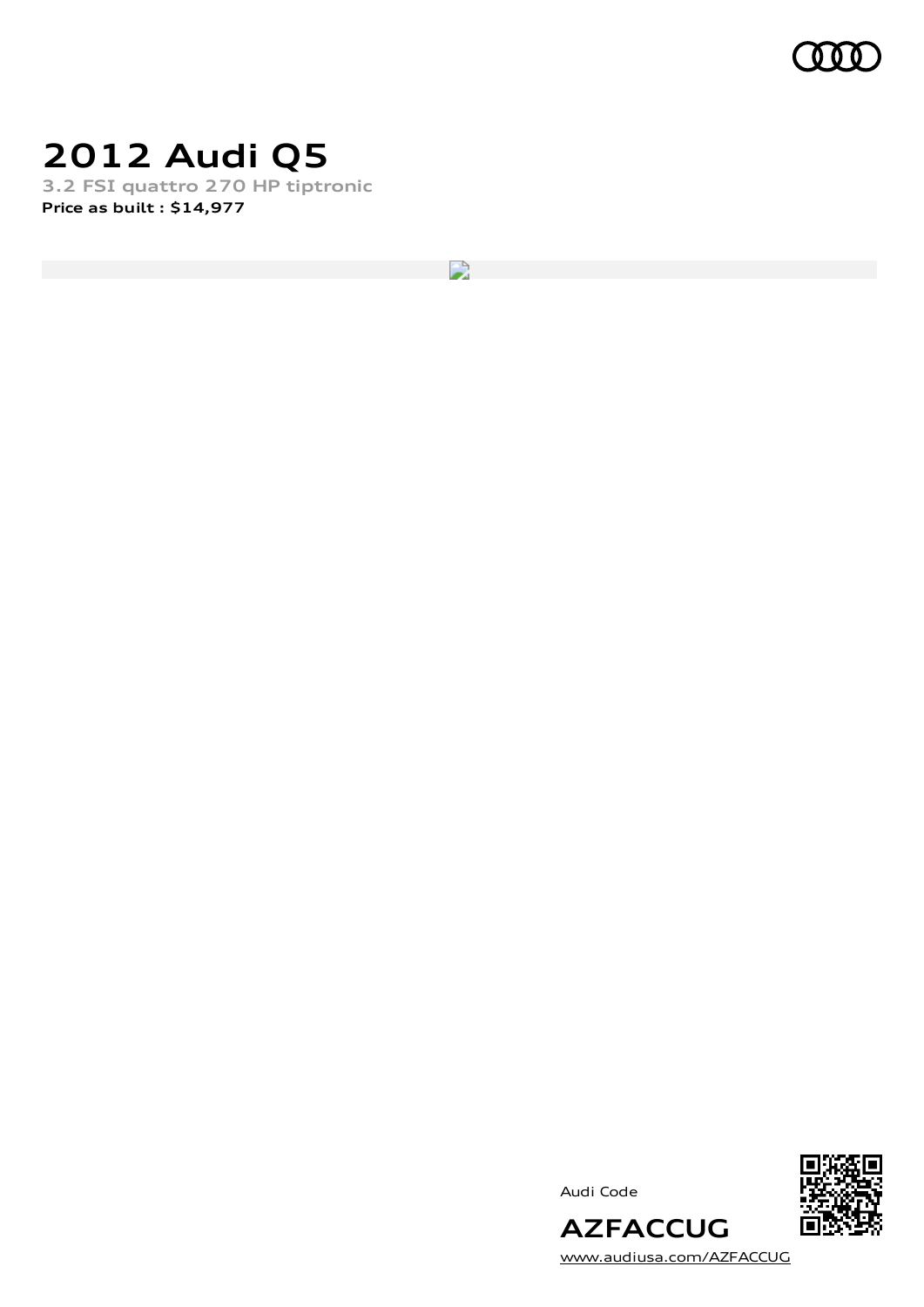**Audi 2012 Audi Q5** 3.2 FSI quattro 270 HP tiptronic

**Price as buil[t](#page-9-0)** \$14,977

**Exterior colour**

Phantom Black pearl

 $\overline{\phantom{a}}$ 

#### **Further Information**

Type of vehicle Used car Mileage 92,570 miles No

**Warranty**

#### **Interior colour**

#### **Technical Specifications**

Max. output 199 (270)/6500 HP Top track speed 234 mph Acceleration (0 - 60 mph) 6,9 seconds

Recommended fuel Premium

**Audi Code** AZFACCUG

**Your configuration on www.audiusa.com** [www.audiusa.com/AZFACCUG](https://www.audiusa.com/AZFACCUG)

**Commission number** 31b097610a0e09af44c3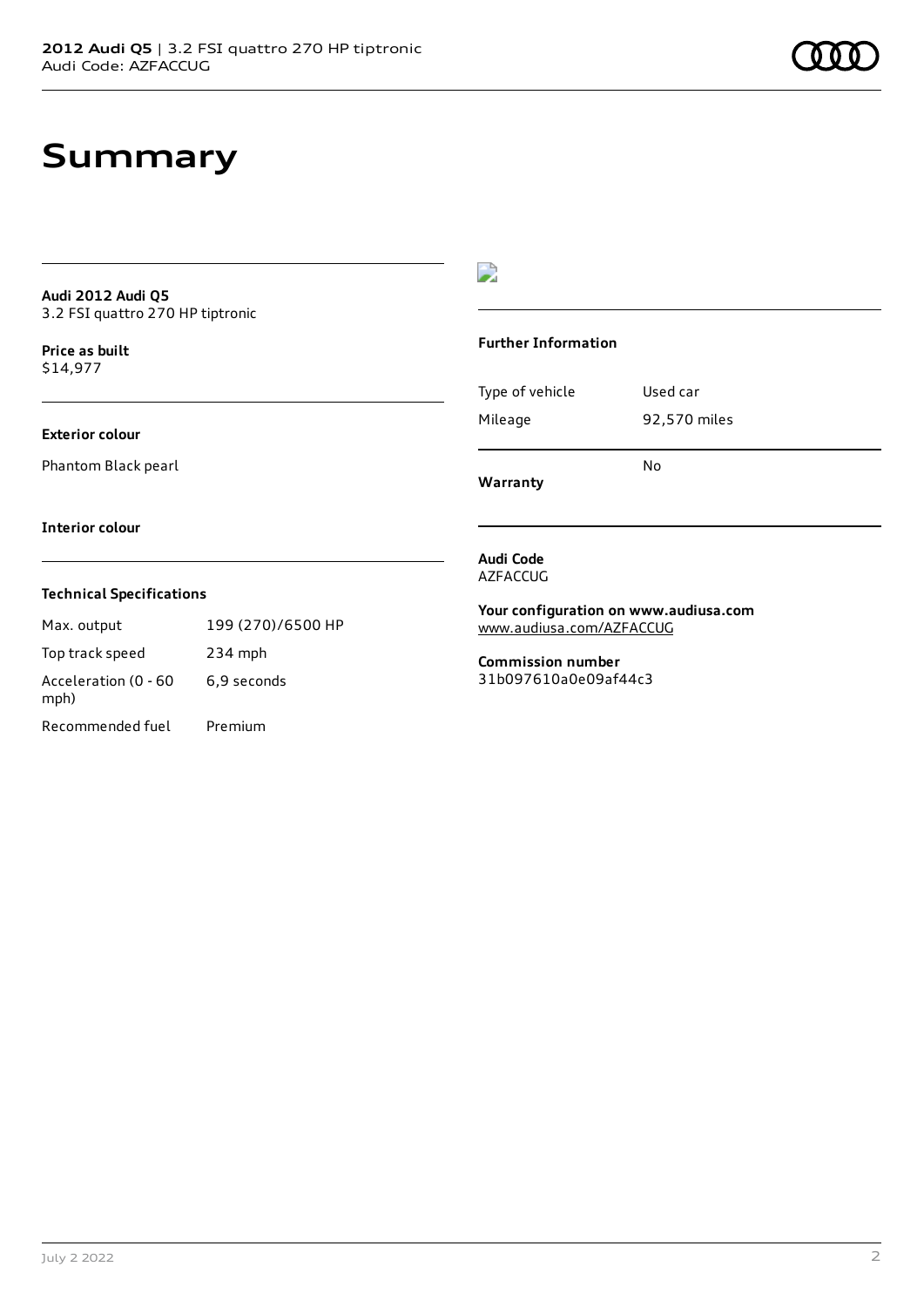# **Equipment**

Phantom Black pearl

Roof rails, black

R20 255/45 summer performance tires

Nameplate set in base trim

Audi exclusive black styling package

20" 5-segment Titanium-finish design alloy wheels with 255/45 summer performance tires\*

S line doorsill trims in the door cutouts

Headliner, black cloth

Leather-covered multifunction sports steering wheel, 3 spoke, with gearshift function

Brushed Aluminum Beltline Trim

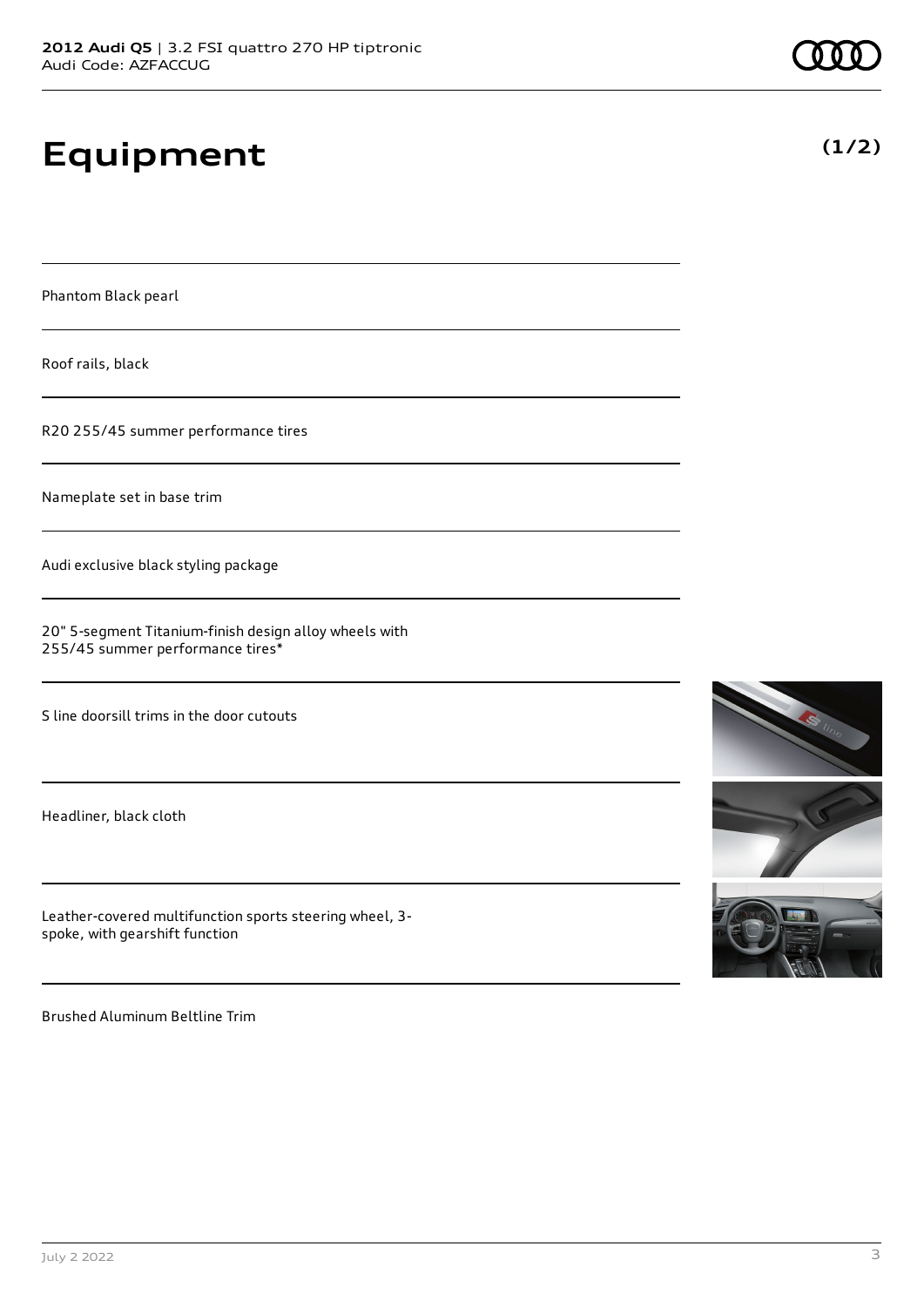# **Equipment**

DVD player

Bang & Olufsen® Sound System

Color driver information system

DVD player, AM/FM radio, two SD® card slots for MP3 files, and SIRIUS® Satellite radio

Voice control for navigation, audio function and telephone

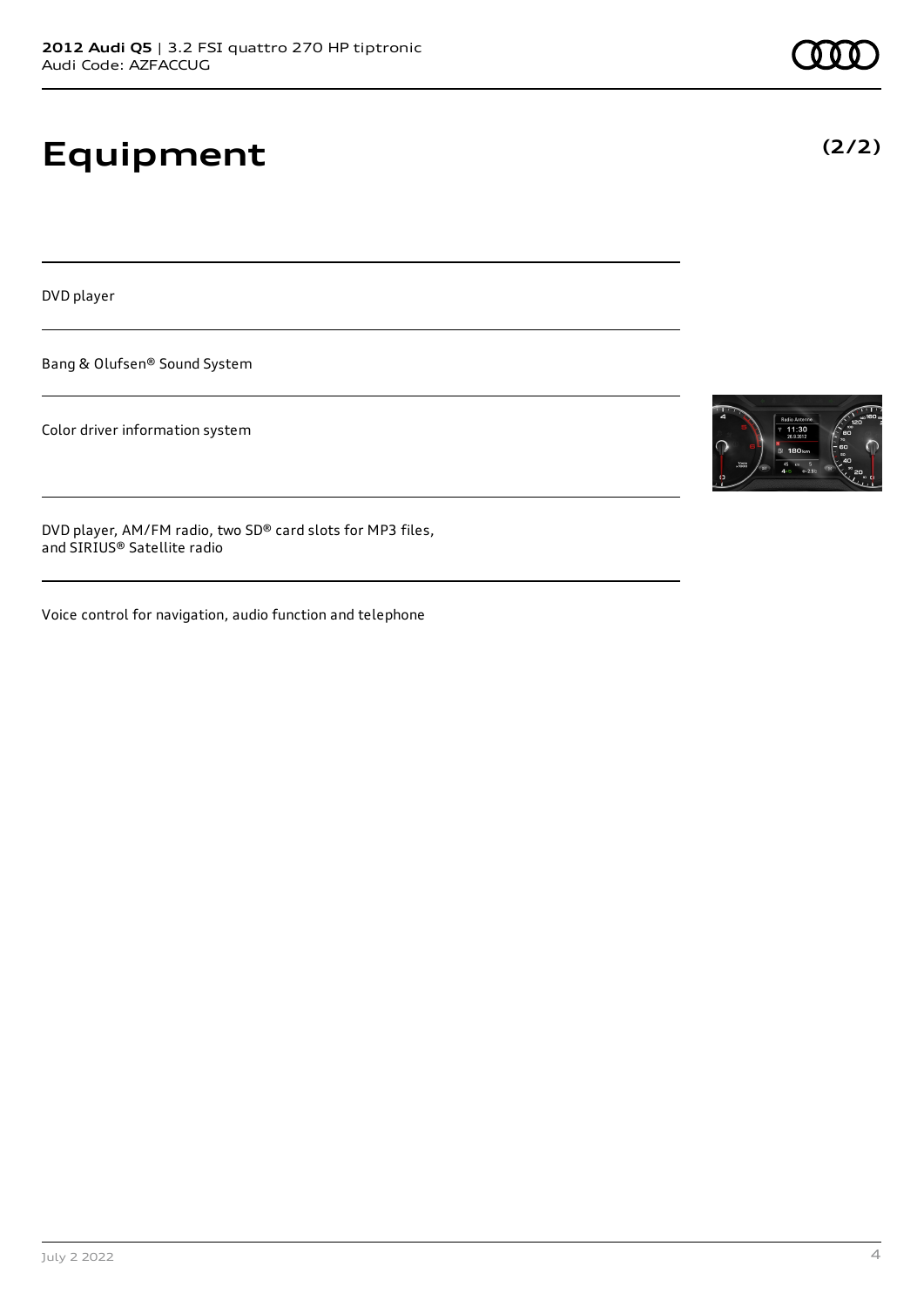# **Standard features**

### **Safety and Security**

| Driver and front passenger advanced dual-<br>stage airbag* supplemental restraints        |
|-------------------------------------------------------------------------------------------|
| ESC with off-road mode and cross bar<br>detection system                                  |
| Parking brake                                                                             |
| Electronic cruise control                                                                 |
| HomeLink® remote transmitter                                                              |
| Servotronic® speed-sensitive power steering<br>- varies assistance based on vehicle speed |
| Tire pressure monitoring system                                                           |
| Driver and front passenger seat-mounted<br>side thorax airbag* supplemental restraints    |
| Rain sensor for automatic windshield wipers                                               |
| Audi advanced key                                                                         |
| Lower Anchorage and Tethers for Children<br>(LATCH) in rear seats                         |
|                                                                                           |

#### **Exterior**

| 1D <sub>8</sub> | Trailer hitch preparation                                                                               |
|-----------------|---------------------------------------------------------------------------------------------------------|
| 6XL             | Power-adjustable, auto-dimming and heated<br>exterior mirrors with memory function                      |
| 1S1             | Car jack                                                                                                |
| 1BA             | Five-link front suspension with upper and<br>lower control arms and stabilizer bar                      |
| 8EH             | Audi xenon plus headlights with automatic<br>self-leveling and integrated LED daytime<br>running lights |
| 803             | Automatic, dynamic headlight-range<br>adjustment (self-adjusting while driving)                         |
| 8SL             | Full LED taillights [including brake,<br>directional and running lights]                                |

#### **Exterior**

| 4KF             | Privacy glass                                                                      |
|-----------------|------------------------------------------------------------------------------------|
| <b>Interior</b> |                                                                                    |
| QE1             | Storage nets in backs of front seats                                               |
| 3FU             | Panoramic sunroof                                                                  |
| 6F3             | Front center armrest with adjustable length<br>and height                          |
| 9AO             | Three-zone automatic climate control                                               |
| 41 7            | Auto-dimming interior mirror with compass                                          |
| 001             | Additional interior and exterior lighting                                          |
| 7F9             | Leather gearshift knob                                                             |
| 4E9             | Power tailgate                                                                     |
| 5XF             | Dual front sun visors with lighted vanity<br>mirror for driver and front passenger |
| 5 K A           | Three rear seats                                                                   |
| N1F             | Leather seating surfaces                                                           |
| 4A3             | Heated front seats                                                                 |

### **Infotainment and Driver Assistance**

| UF7  | Audi music interface with iPod® cable               |
|------|-----------------------------------------------------|
| 9ZX. | Bluetooth <sup>®</sup> preparation for mobile phone |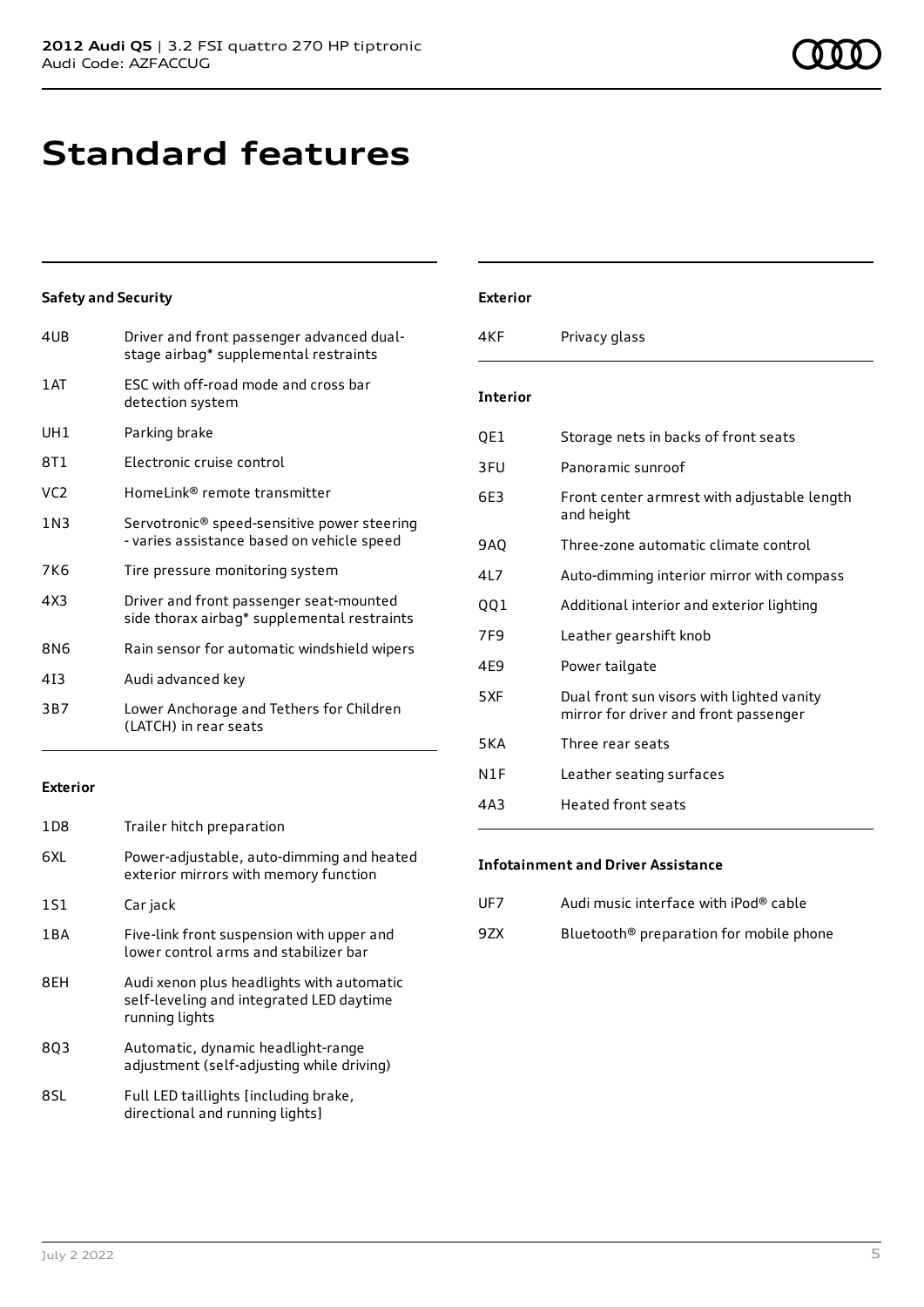## **Dealer remarks**

Get excited about the 2012 Audi Q5!

Packed with features and truly a pleasure to drive! Audi infused the interior with top shelf amenities, such as: a leather steering wheel, front fog lights, and a blind spot monitoring system. Smooth gearshifts are achieved thanks to the refined 6 cylinder engine, and for added security, dynamic Stability Control supplements the drivetrain.

We have a skilled and knowledgeable sales staff with many years of experience satisfying our customers needs. We'd be happy to answer any questions that you may have. Call now to schedule a test drive.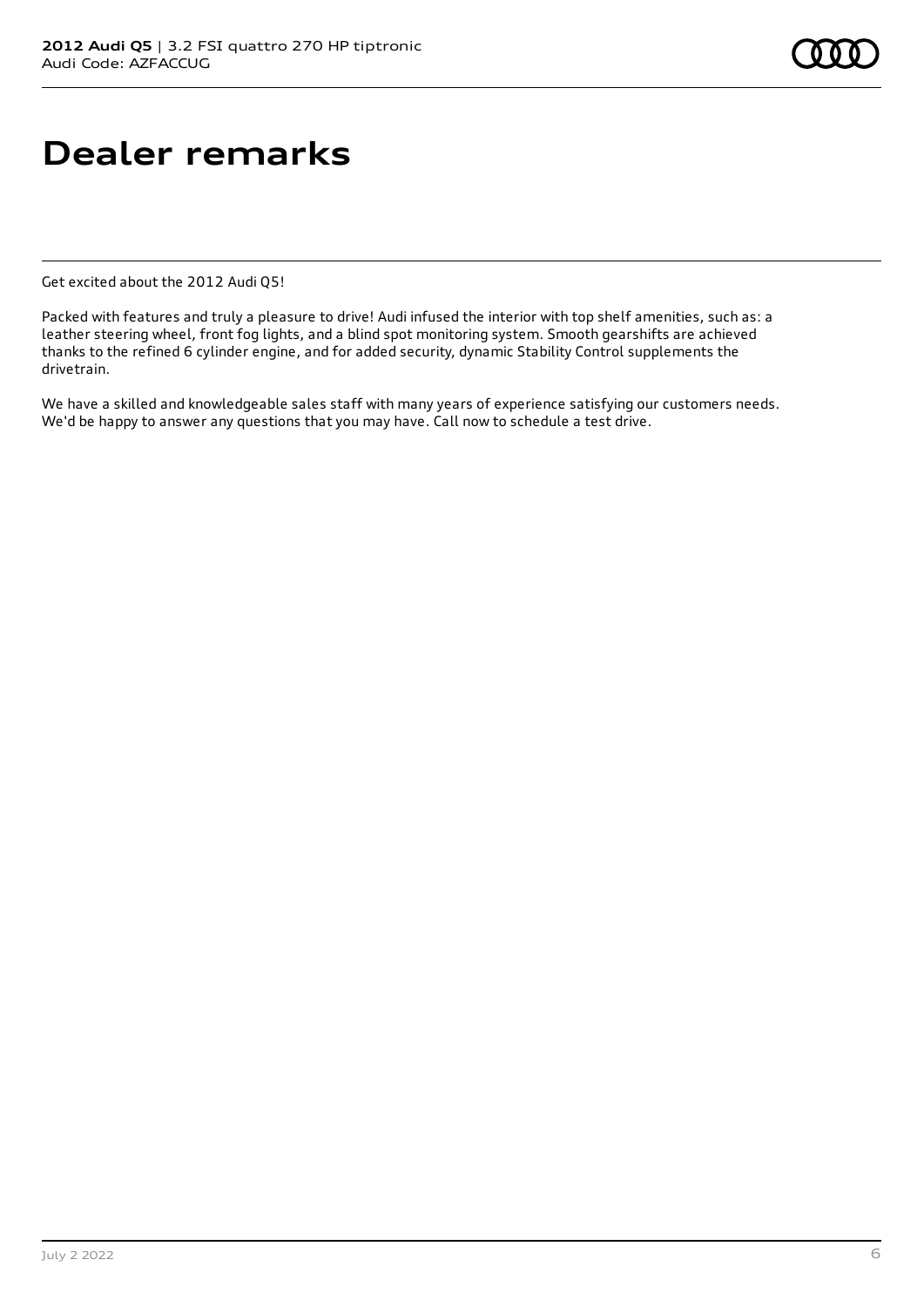## **Technical Specifications**

#### **engine**

| Acceleration (0 - 60<br>mph) | 6.9 seconds       |
|------------------------------|-------------------|
| Max. output                  | 199 (270)/6500 HP |
| Top track speed              | $234$ mph         |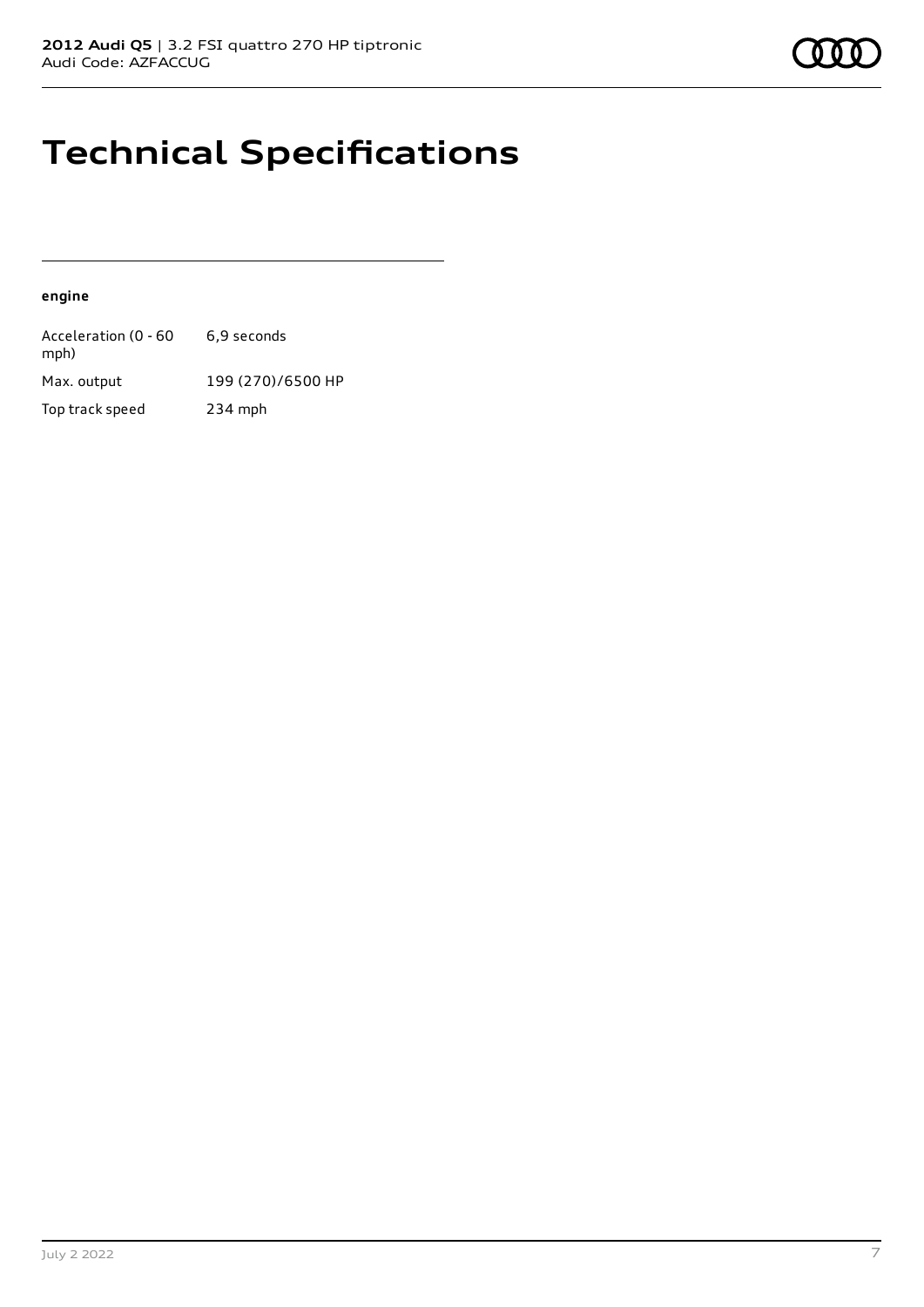### **Consumption- and emission**

### **Consumption by NEDC**

| urban       | $18 \text{ mpg}$ |
|-------------|------------------|
| extra-urban | $23$ mpg         |
| combined    | 20 mpg           |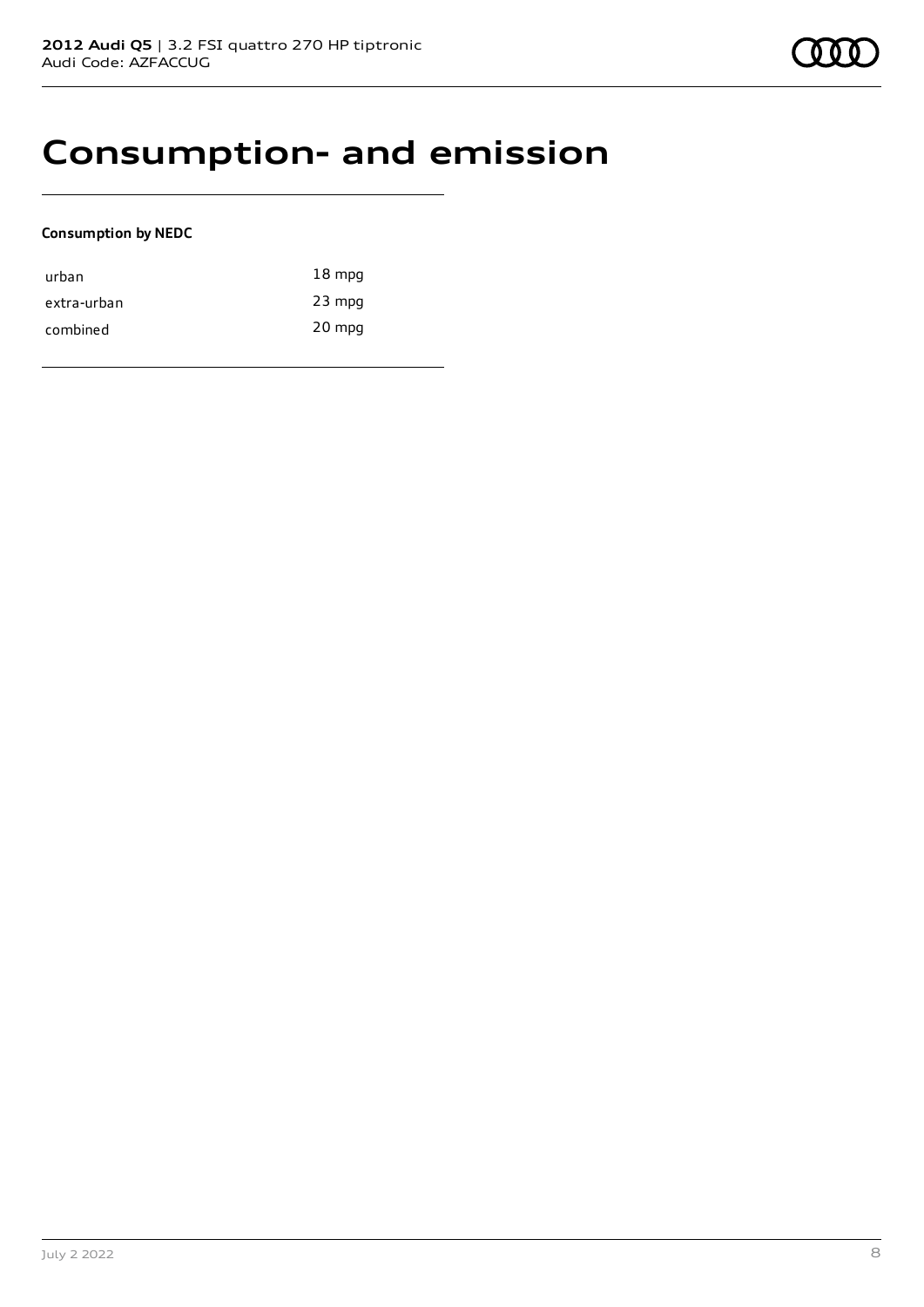

### **Contact**

Dealer **Audi Sioux Falls**

801 W 41st St 57105 Sioux Falls SD

Phone: +16053363655 FAX: 6052210550

www: [https://www.audisiouxfalls.com](https://www.audisiouxfalls.com/)